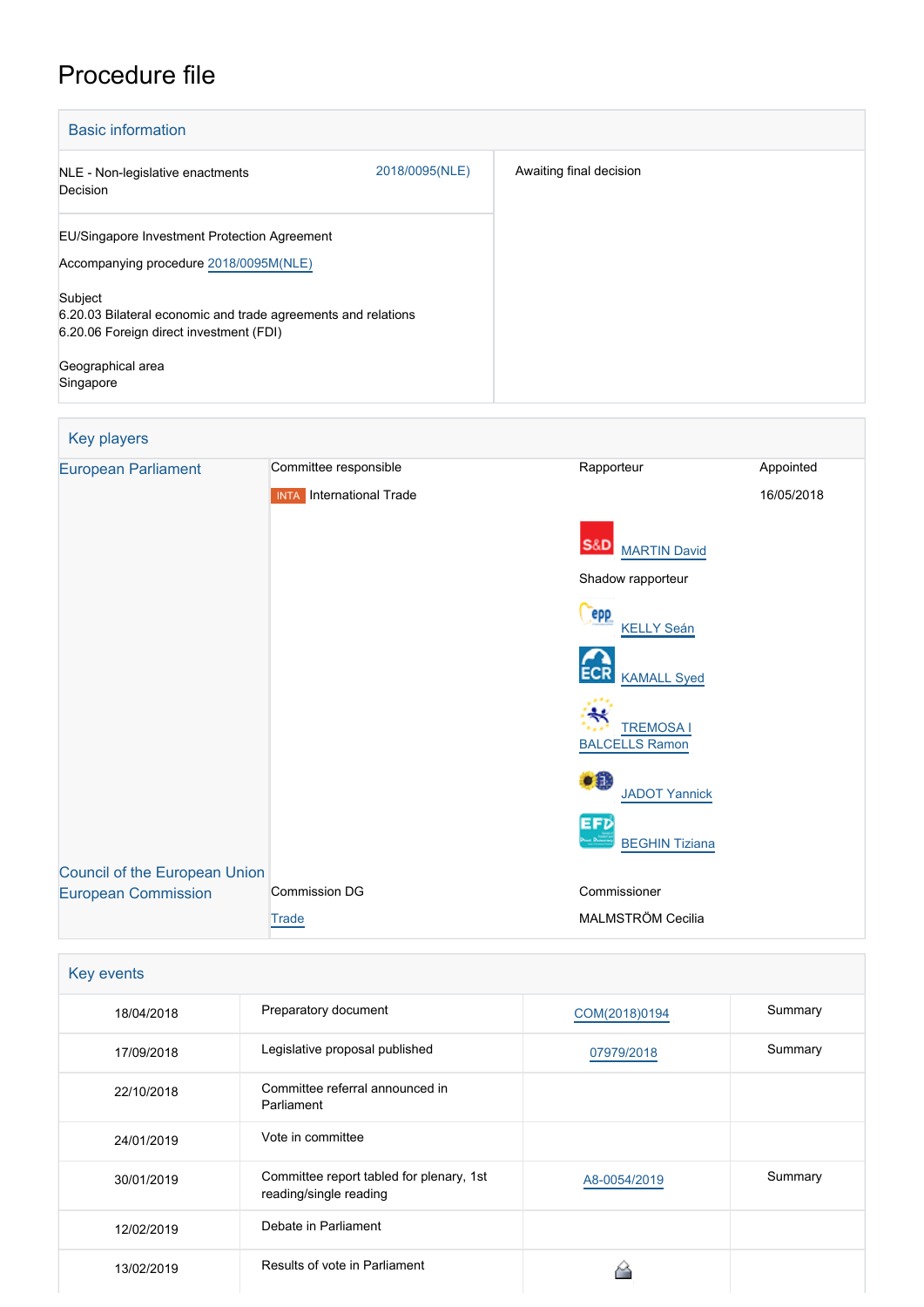13/02/2019 **Decision by Parliament** [T8-0090/2019](https://www.europarl.europa.eu/doceo/document/TA-8-2019-0090_EN.html) **Summary** 

| <b>Technical information</b> |                                                                                                   |  |  |
|------------------------------|---------------------------------------------------------------------------------------------------|--|--|
| Procedure reference          | 2018/0095(NLE)                                                                                    |  |  |
| Procedure type               | NLE - Non-legislative enactments                                                                  |  |  |
| Procedure subtype            | Consent by Parliament                                                                             |  |  |
| Legislative instrument       | Decision                                                                                          |  |  |
| Legal basis                  | Treaty on the Functioning of the EU TFEU 207; Treaty on the Functioning of<br>the EU TFEU 218-p6a |  |  |
| Stage reached in procedure   | Awaiting final decision                                                                           |  |  |
| Committee dossier            | INTA/8/12825                                                                                      |  |  |

#### Documentation gateway

| Document attached to the procedure                                 | COM(2018)0195 | 18/04/2018 | EC.        |         |
|--------------------------------------------------------------------|---------------|------------|------------|---------|
| Preparatory document                                               | COM(2018)0194 | 18/04/2018 | EC.        | Summary |
| Legislative proposal                                               | 07979/2018    | 18/09/2018 | CSL        | Summary |
| Document attached to the procedure                                 | 07980/2018    | 18/09/2018 | <b>CSL</b> |         |
| Committee draft report                                             | PE627.720     | 16/10/2018 | <b>EP</b>  |         |
| Amendments tabled in committee                                     | PE630.487     | 13/11/2018 | <b>EP</b>  |         |
| Committee report tabled for plenary, 1st<br>reading/single reading | A8-0054/2019  | 30/01/2019 | EP         | Summary |
| Text adopted by Parliament, 1st reading/single<br>reading          | T8-0090/2019  | 13/02/2019 | EP         | Summary |

#### Additional information

Research document [Briefing](http://www.europarl.europa.eu/thinktank/en/document.html?reference=EPRS_BRI(2018)628256)

#### EU/Singapore Investment Protection Agreement

PURPOSE: to conclude the Investment Protection Agreement between the European Union and its Member States, of the one part, and Singapore of the other part.

PROPOSED ACT: Council Decision.

ROLE OF THE EUROPEAN PARLIAMENT: Council may adopt the act only if Parliament has given its consent to the act.

BACKGROUND: the dynamically growing Southeast Asian economies, with their over 600 million consumers and a rapidly rising middle class, are key markets for European Union exporters and investors. With a total EUR 208 billion of trade in goods and EUR 77 billion of trade in services (2016), the Association of Southeast Asian Nations (ASEAN) taken as a whole is the EU?s third largest trading partner outside Europe, after the US and China.

At the same time, a total EUR 263 billion foreign direct investment stock (2016) in the ASEAN makes the EU the first foreign direct investor in the ASEAN, while the ASEAN as a whole is in its turn the second largest Asian foreign direct investor in the EU ? with a total foreign direct investment stock of EUR 116 billion (2016).

Within the ASEAN, Singapore is by far the EU?s largest partner, accounting for slightly under one-third of EU-ASEAN trade in goods and services, and roughly two-thirds of investments between the two regions. Over 10 000 EU companies are established in Singapore and use it as a hub to serve the whole Pacific Rim.

On 23 April 2007, the Council authorised the Commission to enter into negotiations for a region-to-region Free Trade Agreement (FTA) with Member States of the ASEAN. On 12 September 2011, the Council authorised the Commission to extend the on-going negotiations with Singapore to cover also investment protection, based on a new EU competence under the Lisbon Treaty.

On the basis of the negotiating directives adopted by the Council in 2007, and supplemented in 2011 to include investment protection, the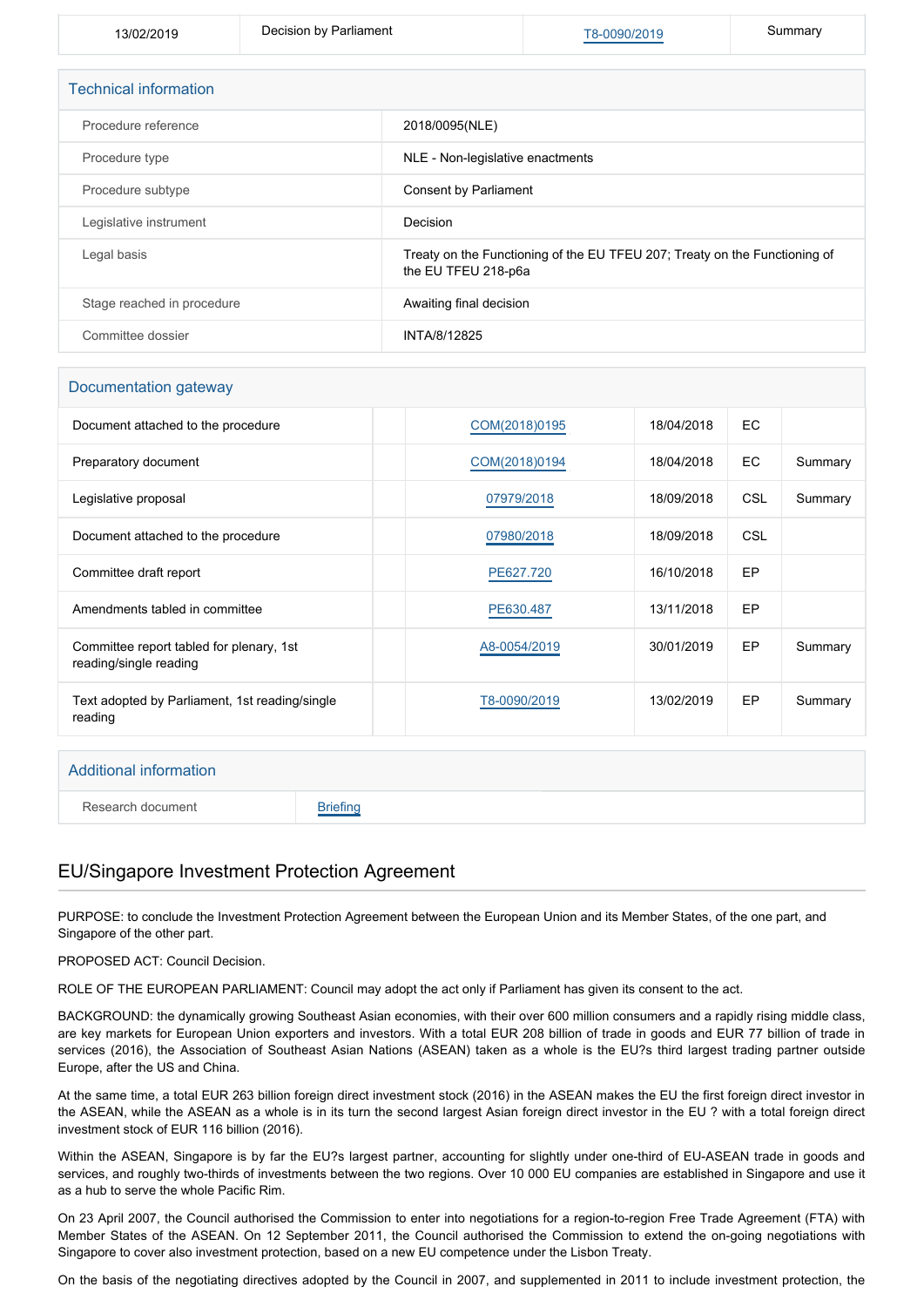Commission has negotiated with Singapore an ambitious and [comprehensive FTA](http://www.europarl.europa.eu/oeil/FindByProcnum.do?lang=en&procnum=NLE/2018/0093) and an Investment Protection Agreement (IPA), with a view to creating new opportunities and legal certainty for trade and investment between both partners to develop.

From the date of its entry into force, the EU-Singapore IPA will replace and supersede the bilateral investment treaties between the Republic of Singapore and EU Member States that are listed in the IPA.

CONTENT: the Commission called on the Council to adopt the Decision to conclude the Investment Protection Agreement between the European Union and its Member States, of the one part, and Singapore of the other part.

Main aim of the IPA: it aims to:

- enhance the investment climate between the EU and Singapore;
- bring benefits to European investors by ensuring a high level protection of their investments in Singapore, while at the same time safeguarding the EU?s rights to regulate and pursue legitimate public policy objectives such as the protection of public health, safety and the environment;
- protect EU investors and their investments in Singapore from expropriation, unless it is for public purposes, in accordance with due process, on a non-discriminatory basis and against payment of prompt, adequate, and effective compensation according to fair market value of the expropriated investment;
- offer investors the option of a modern and reformed investment dispute resolution mechanism. This system ensures that investment protection rules are adhered to and seeks to strike a balance between protecting investors in a transparent manner and safeguarding the right of a State to regulate in order to pursue public policy objectives;
- set up a standing international and fully independent dispute resolution system, consisting of permanent First Instance and Appeal Tribunals that will conduct dispute settlement proceedings in a transparent and impartial manner.

In line with the objectives set by the negotiating directives, the Commission secured the following:

- liberalisation of services: the FTA includes the comprehensive liberalisation of services and investment markets, including cross-cutting rules on licensing and for the mutual recognition of diplomas, and sector specific rules designed to ensure a level playing field for EU businesses;
- procurement: it also lays down new tendering opportunities for EU bidders, and especially in the utilities market where there are many leading EU suppliers;
- trade barriers: the FTA removes technical and regulatory trade barriers to trade in goods, such as duplicative testing, in particular by promoting the use of technical and regulatory standards familiar in the EU in the sectors of motor vehicles, electronics, pharmaceuticals and medical devices as well as green technologies. Based on international standards, a more trade-facilitative regime for the approval of European meat exports to Singapore. Singapore?s commitment not to raise its tariffs (which are currently mostly not applied on a voluntary basis) on imports from the EU, as well as cheaper access of European businesses and consumers to products made in Singapore;
- GI protection: a TRIPs-plus level of protection to EU GIs following their registration in Singapore once Singapore has established a GI register has been proposed;
- sustainable development: the FTA includes a comprehensive chapter on trade and sustainable development, which aims at ensuring that trade supports environmental protection and social development and promotes the sustainable management of forests and fisheries. The chapter also sets out how social partners and civil society will be involved in its implementation and monitoring;
- dispute mechanism: a swift dispute resolution mechanisms is proposed through either panel arbitration or with the help of a mediator.

Committee: the institutional chapter of the IPA establishes a committee with the main task to supervise and facilitate the implementation and application of the agreement. Among other tasks, the committee may, subject to the completion of each side?s respective legal requirements and procedures, decide to appoint the Members of the ICS Tribunals, fix their monthly retainer and fees, and adopt binding interpretations of the agreement.

BUDGETARY IMPLICATIONS: the EU-Singapore FTA will have a financial impact on the EU budget on the side of the revenues. It is estimated that foregone duties could reach an amount of EUR 248.8 million upon full implementation of the agreement. The estimate is based on average imports projected for 2025 in the absence of an agreement and represents the annual loss in revenues resulting from the elimination of EU tariffs on imports from Singapore. The EU-Singapore IPA is expected to have a financial impact on the EU budget on the side of the expenditures. The agreement will be the EU?s second (after the EU-Canada Comprehensive Economic and Trade Agreement) to incorporate the Investment Court System (ICS) for the resolution of disputes between investors and states. An amount of EUR 200 000 of additional yearly expenditure is foreseen from 2018 onwards (subject to the entry into force of the agreement) to finance the permanent structure comprising a First Instance and an Appeal Tribunal.

## EU/Singapore Investment Protection Agreement

PURPOSE: to approve the conclusion, on behalf of the Union, of the Investment Protection Agreement between the European Union and its Member States, of the one part, and the Republic of Singapore, of the other part.

#### PROPOSED ACT: Council Decision.

ROLE OF THE EUROPEAN PARLIAMENT: the Council can adopt the act only if the European Parliament has approved it.

BACKGROUND: in accordance with a Council decision, a Free Trade Agreement (FTA) between the European Union and the Republic of Singapore has been signed.

The fast-growing Southeast Asian economies, with their 600 million consumers and a rapidly rising middle class, are key markets for European Union exporters and investors. With a total EUR 208 billion of trade in goods and EUR 77 billion of trade in services (2016), the Association of Southeast Asian Nations (ASEAN) taken as a whole is the EUs third largest trading partner outside Europe, after the US and China.

Within the ASEAN, Singapore is by far the EUs largest trade partner, accounting for just under a third of EU-ASEAN trade in goods and services and about two-thirds of investment between the two regions.